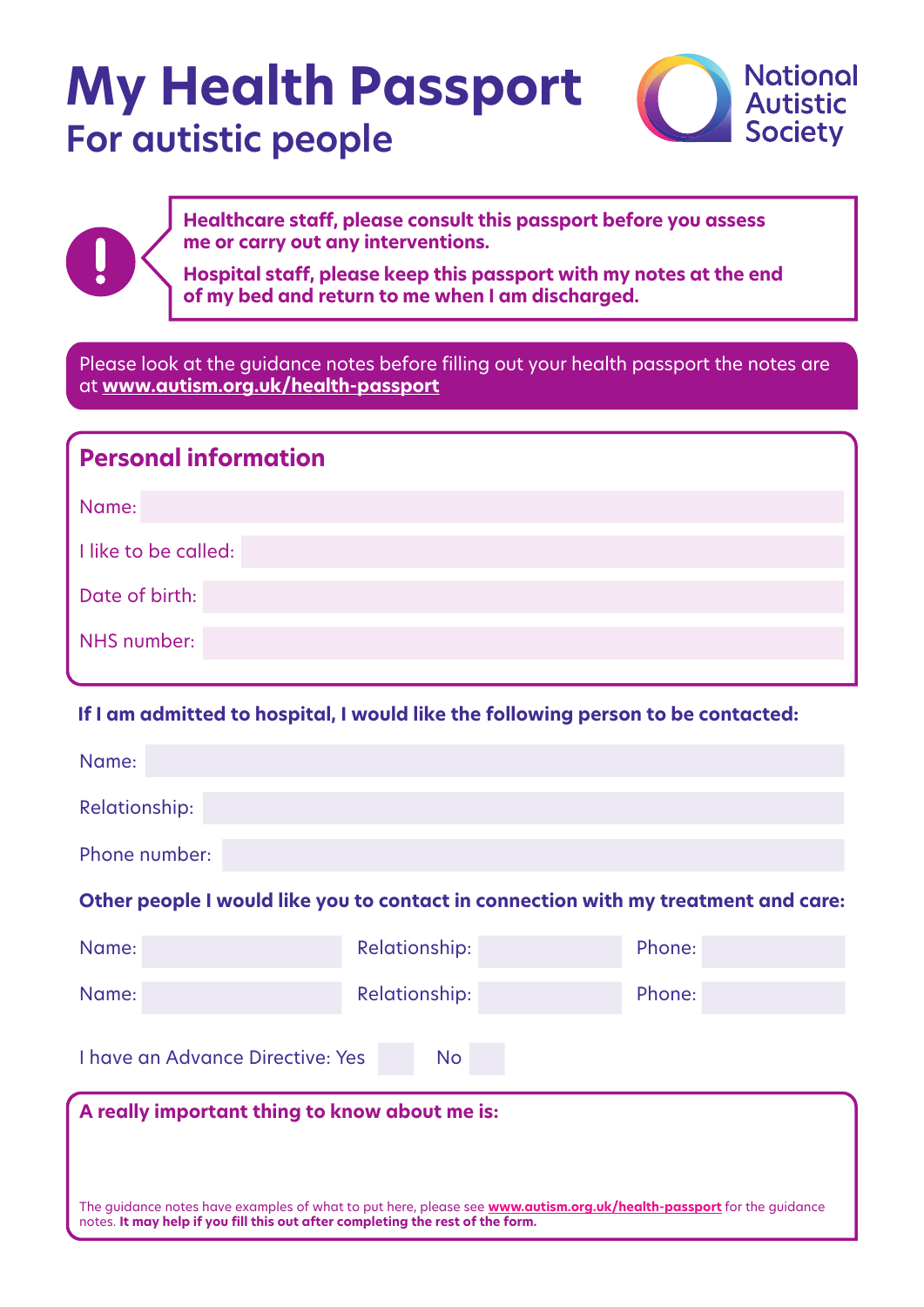| <b>IMPORTANT</b>                                                         | <b>FEH</b> |
|--------------------------------------------------------------------------|------------|
| My medication and my medical history:                                    |            |
|                                                                          |            |
|                                                                          |            |
|                                                                          |            |
|                                                                          |            |
| Please don't make any changes to my medication without first talking to: |            |
|                                                                          |            |
| Name:                                                                    |            |
| Role:                                                                    |            |
| Phone number:                                                            |            |
|                                                                          |            |

# **How I would like you to communicate with me:**



For example, do you need things written down?

For other examples of what to put here, see the guidance notes at **www.autism.org.uk/health-passport**





For example, do you use Makaton?

For other examples of what to put here, see the guidance notes at **www.autism.org.uk/health-passport**

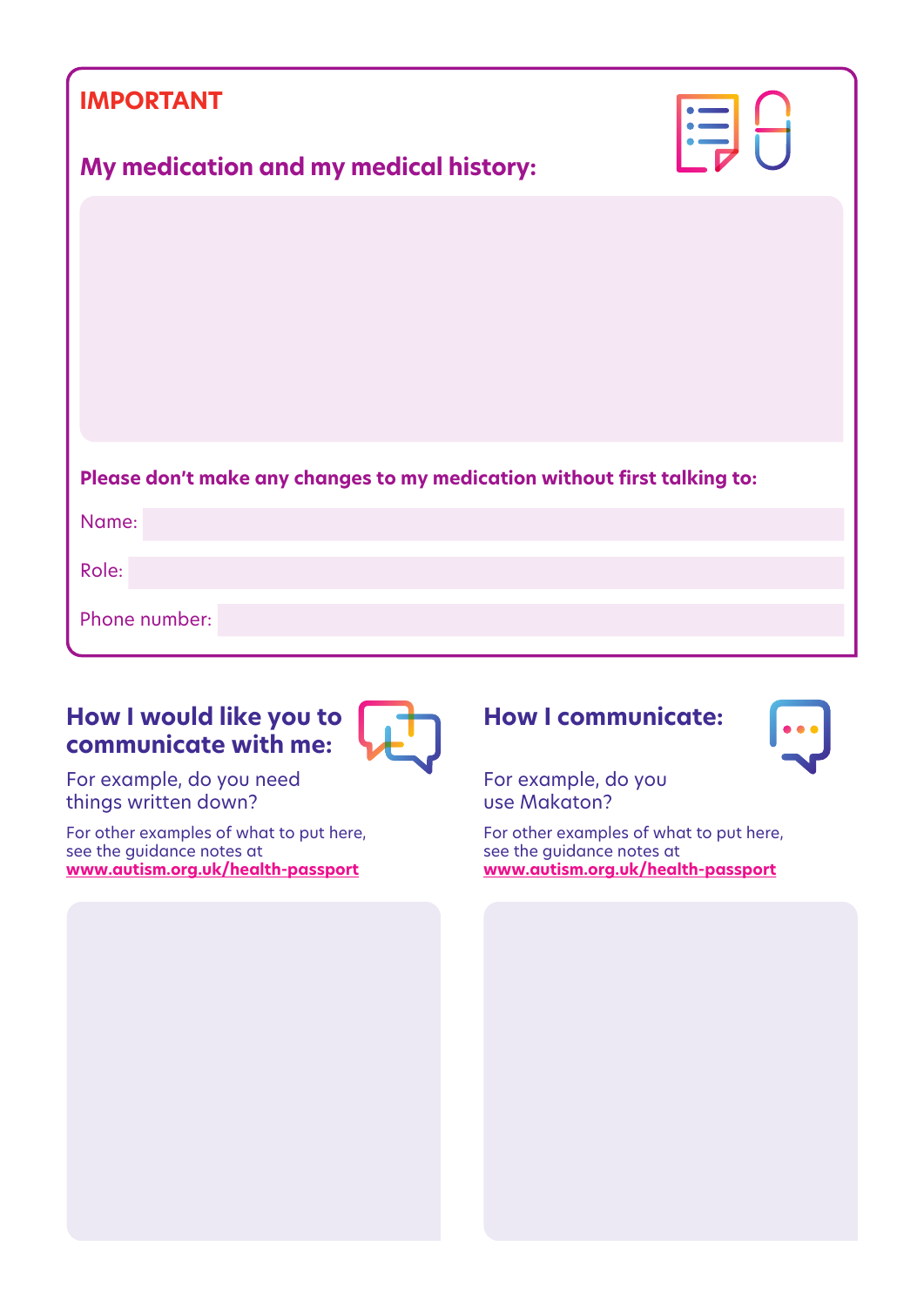#### **Please do not assume there is nothing wrong with me if I don't express pain the in the same way.**

# **How I experience pain:**

For example, do you rub the part of your body that hurts?

For other examples of what to put here, see the guidance notes at **www.autism.org.uk/health-passport**



#### **How I communicate pain:**

For example, do you groan when something is hurting you?

For other examples of what to put here, see the guidance notes at **www.autism.org.uk/health-passport**

## **Things I struggle with that cause me distress:**



For example, are you scared of needles?

For other examples of what to put here, see the guidance notes at **www.autism.org.uk/health-passport**

#### **Ways to help me avoid distress:**



For example, does being told you're getting an injection and you can look away help?

For other examples of what to put here, see the guidance notes at **www.autism.org.uk/health-passport**

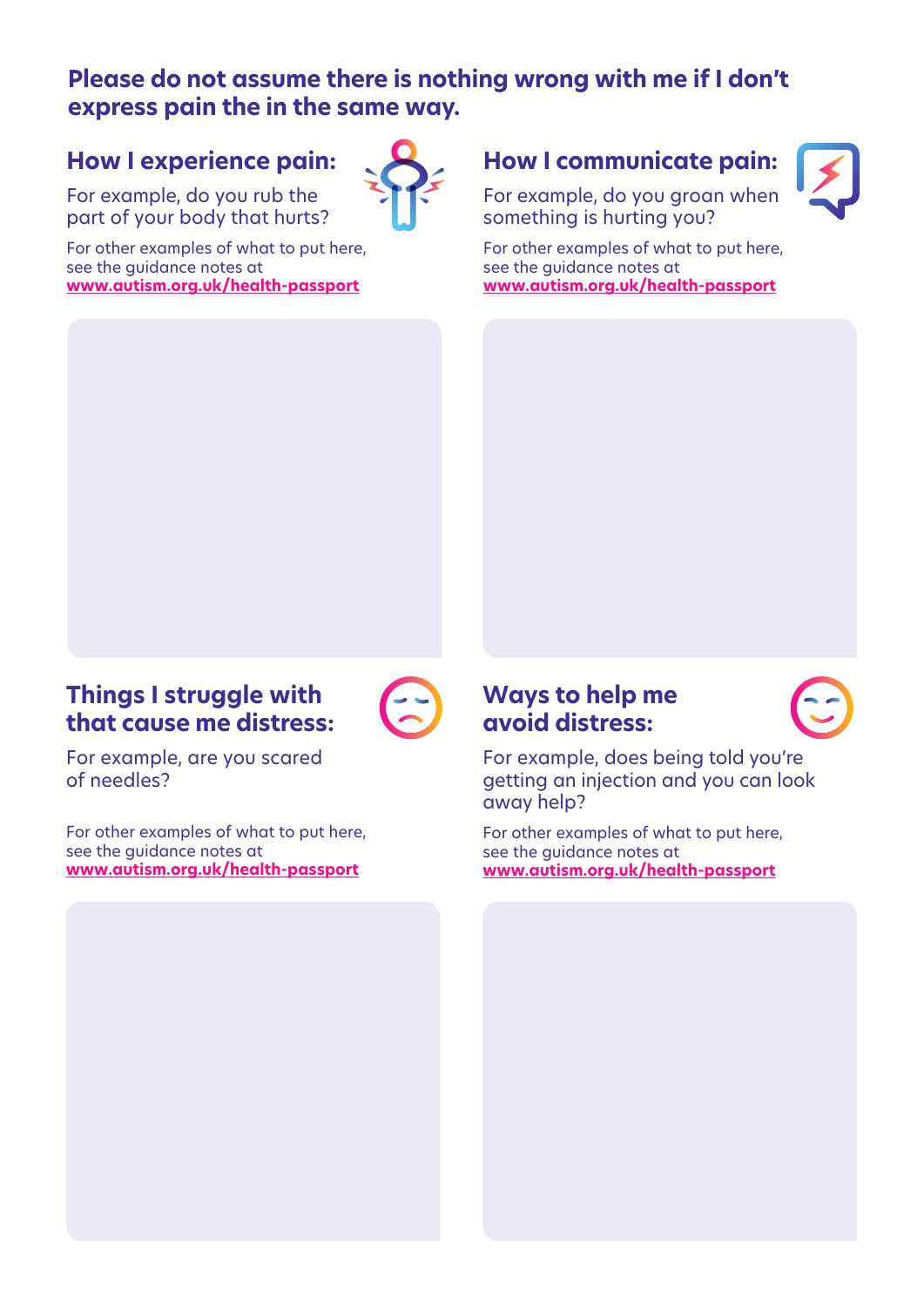# **Other things you should know about me:**

Sensory needs:

Special interests you should know about:

Things that make me happy:

Other things you should know about me:

**(please refer to page 6 of the guidance notes for examples)**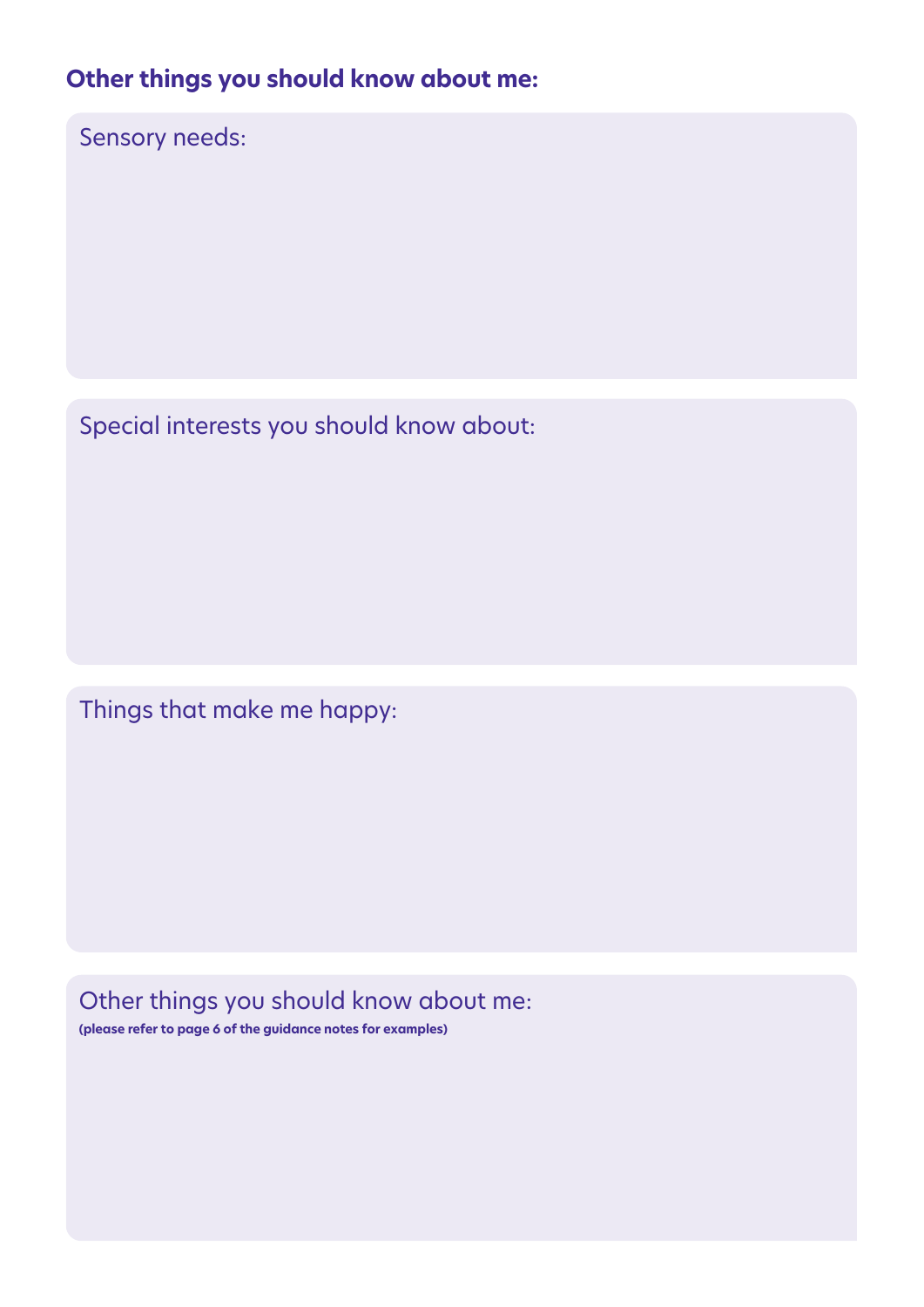**If you are using NICE Clinical Frailty Scale (CFS) or NEWS 2 Score to assess me, please note that a diagnosis of learning disability or autism alone is NOT a reason to place a DNAR/CPR.**

**I am autistic. Please do not assume that I do not have mental capacity.**

**The Human Rights Act means that staff in the NHS must respect and protect my human rights when making decisions about my care even in the time of Covid-19.**

**All decisions must be made in line with the Mental Capacity Act.** 

## **The Mental Capacity Act has five key principles:**

- **1.** Every adult has the right to make his or her own decisions and must be assumed to have capacity to do so unless it is proved otherwise.
- **2.** People must be supported as much as possible to make a decision before anyone concludes that they cannot make their own decision. If a lack of capacity is established it is still important to involve the person as far as possible in making decisions.
- **3.** People have the right to make what others regard as an unwise or eccentric decision. Everyone has their own values, beliefs and preferences which may be different to other people. They should not be treated as lacking capacity for that reason.
- **4.** Anything done for, or on behalf of, a person who lacks capacity must be done in their best interests.
- **5.** Anything done for, or on behalf of, people without capacity should be the least restrictive of their basic rights and freedoms.

Information on the Mental Capacity Act is available from **www.publicguardian.gov.uk**